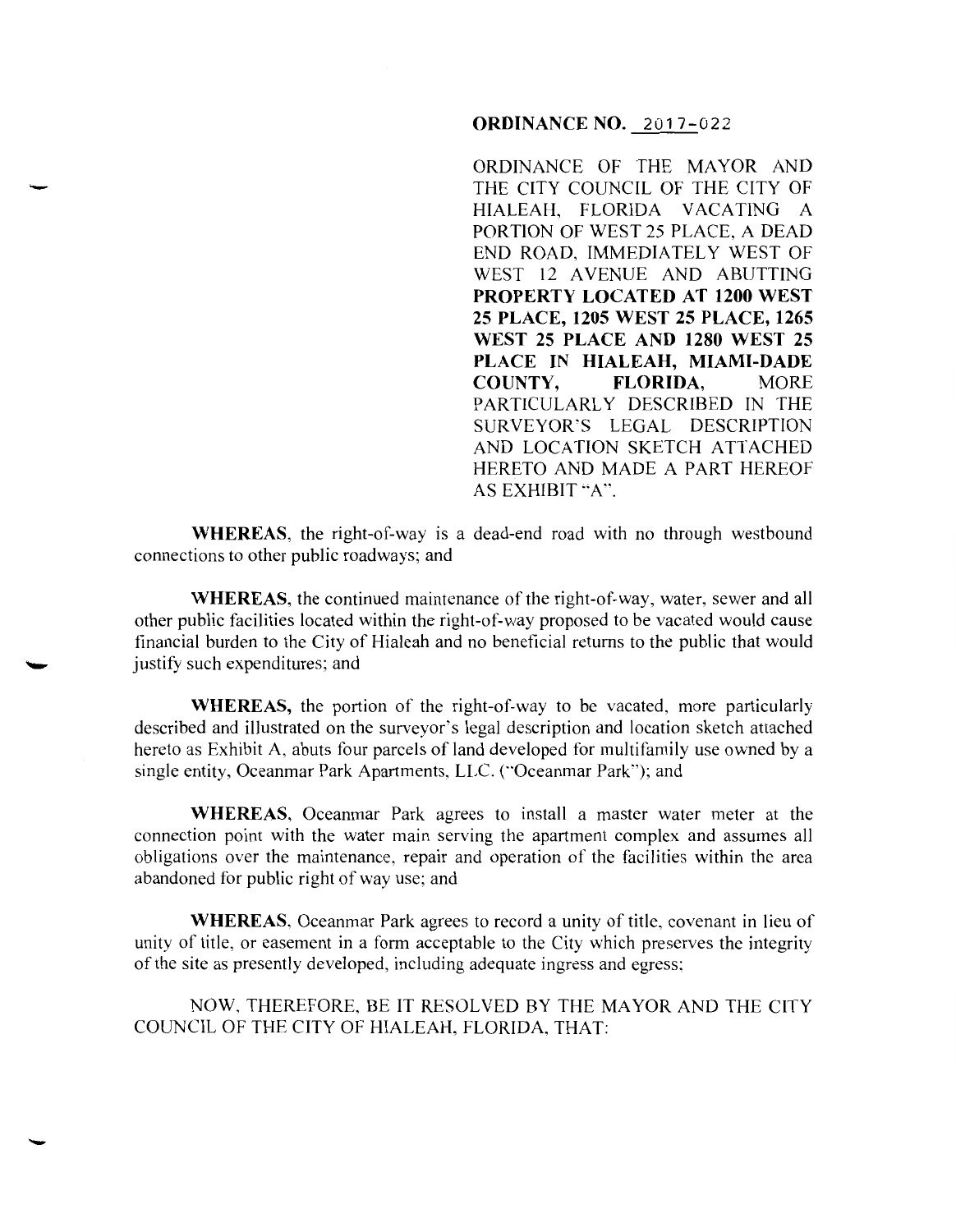## ORDINANCE NO. 2017-022 Page 2

**Section 1:** A portion of West 25 Place, a dead-end road, immediately west of West 12 Avenue and abutting property located at 1200 West 25 Place, 1205 West 25 Place, 1265 West 25 Place and 1280 West 25 Place in Hialeah, Miami-Dade County, Florida, and more particularly described in the surveyor's legal description and location sketch attached hereto and made a part hereof as Exhibit "A".

PASSED AND ADOPTED this  $28$  day of  $\frac{1}{2017}$ .

THE FOREGOING ORDINANCE OF THE CITY OF HIALEAH WAS PUBLISHED IN ACCORDANCE WITH THE PROVISIONS OF FLORIDA STATUTE 166.041 PRIOR TO FINAL READING.

-

Luis Gonz Counci

Marbelys Fatio, C

Attest: Approved on this  $1^{\circ}$  day of  $A\triangleright_{1}^{\circ}$   $A\triangleright_{2}^{\circ}$ . 2017.

Mayor Carlos Hernandez

Approved as to form and legal sufficiency:

~ Lorena E. Bravo, City Attorney

s leb legislation 2107 ordinances west25place rowvacation docx

 $\begin{array}{c} \begin{array}{c} \begin{array}{c} \end{array} \end{array}$ 

Ordinance was adopted by a (7-0) unanimous vote with Council members, Caragol, Cue-Fuente, Garcia-Martinez, Hernandez, Gonzalez, Lozano and Casáls-Muñoz voting "Yes".

Report of Scrivener's Error- Ordinance No. 2017·022 approved during City Council meeting on March 28, 2017, was approved with Section 1 not including the language "is hereby vacated". This Ordinance is being amended to reflect the correct language.